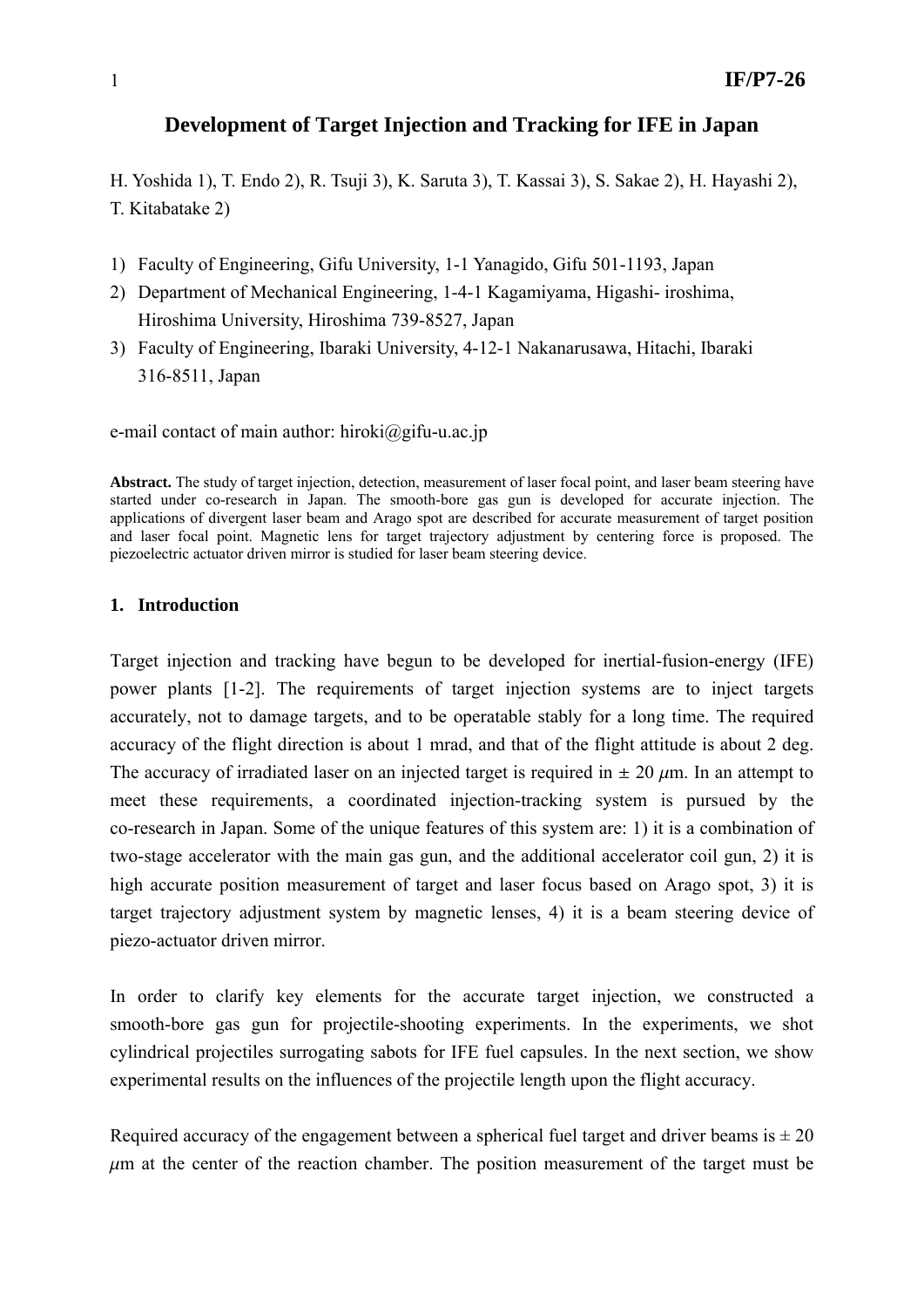carried out with greater accuracy. Recently, the Arago spot was used for an IFE target tracking system [3]. The measurement of target position and laser focus is described in third section.

The technologically difficult problem of the real-time steering mirror ( or lens ) system, where few tens of final mirrors of large diameter  $(-1 \text{ m})$  must be simultaneously controlled in few milliseconds, is left to be solved. Greater target injection accuracy could reduce the amount or even eliminate the need for laser beam steering. To adjust the trajectory of the target in flight, the magnetic lens [4-5] is proposed in fourth section.

Two types of laser beam steering system have been studied. One is standing on Stimulated Brillouin Scattering (SBS) phase conjugate mirror (PCM). Some partially scattered probe laser beam is amplified and reflected backward by the SBS-PCM. The other is a mechanical steering mirror driven by piezo-actuators (PZT: lead zirconium titanate). The characteristics and progress of later is reported in the fifth section.

### **2. Smooth-Bore Gas Gun**

The experimental arrangement is schematically shown in Fig. 1. The gas gun is composed of three main parts: a gas reservoir, a 3-way valve, and an acceleration tube. The gas reservoir has the volume of  $0.017 \text{ m}^3$ , which is approximately 100 times as large as that of the acceleration tube. A solenoid 3-way valve is used to control the projectile shooting. The acceleration tube has a smooth bore. A projectile was shot into the observation vacuum chamber. The flight speed was measured by the laser-path-cut method. The flight direction was measured by using the target catcher at the end of the observation chamber. The flight attitude was directly observed by using LED flashes and a digital still camera.

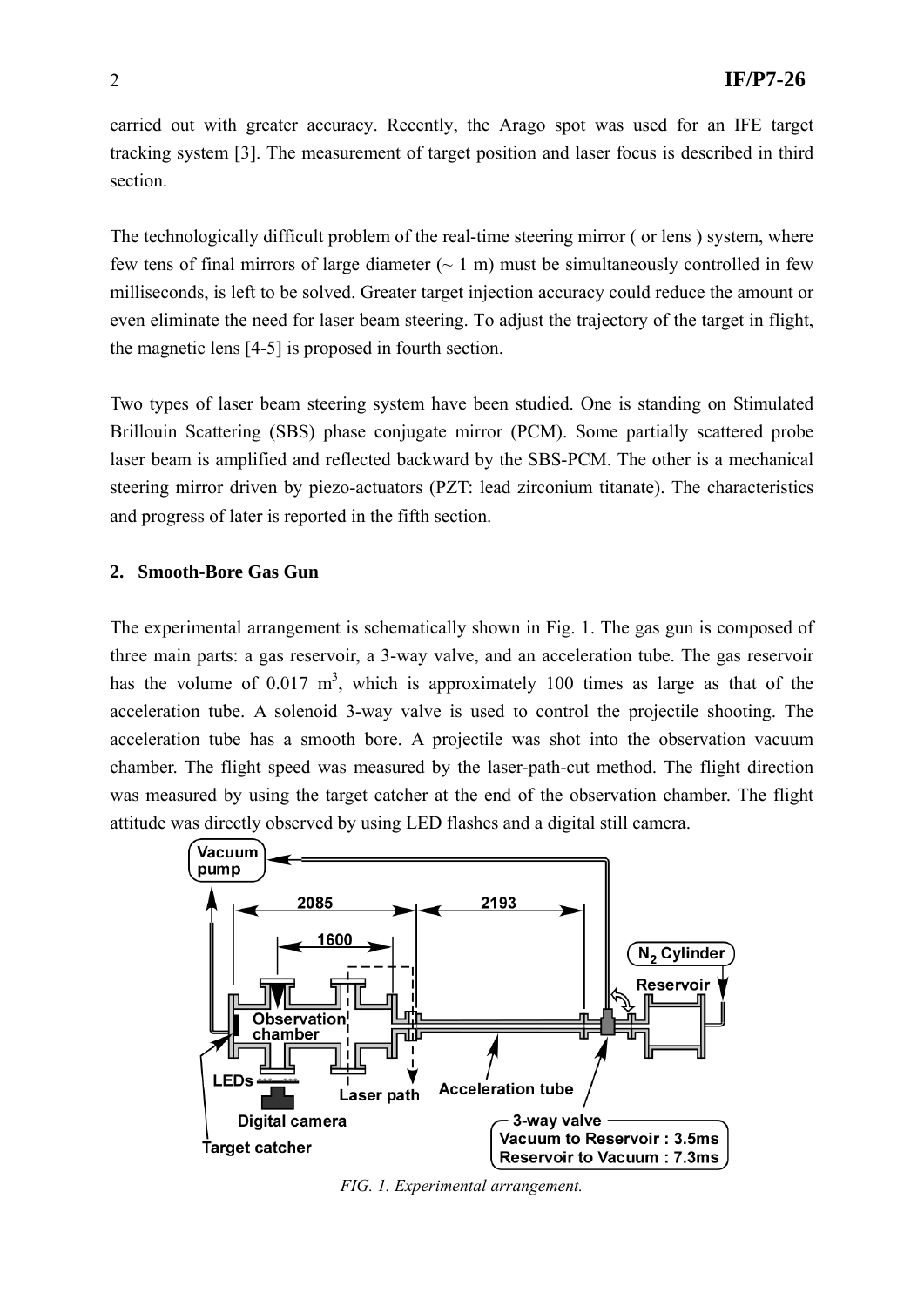Figure 2 shows the acceleration tube and projectiles we used. The length of the acceleration tube is 2193 mm, and its inner diameter is 10.21 mm. The projectiles were made of duracon acetal copolymer (a kind of polyoxymetheylene resin). The diameter of the projectiles was approximately 10.15 mm. The lengths of the projectiles were 10.5, 21.0, 42.0, and 84.0 mm. The masses were 1.19, 2.38, 4.79, and 9.60 g.

The valve-open duration was determined by preliminary experiments. In the preliminary experiments, we investigated the effects of the valve-open duration upon the flight direction and the flight attitude. We determined the valve-open duration so that the repeatability of the flight direction was made highest.





*FIG. 2. The acceleration tube and projectiles.* 



*FIG. 3. Experimental results. (a) Flight direction, (b) Flight attitude.*

Figures 3 and 4 show the experimental results where  $p_{\text{reservoir}} = 300$  kPa and  $p_{\text{obs.chamber}} = 300$ Pa. Figure 3(a) shows the flight direction. This figure shows that the higher repeatability of the flight direction was attained by the longer projectiles. As shown in FIG. 3(a), the required accuracy of the flight direction was almost satisfied. Figure 3(b) shows the flight attitude where the vertical axis shows the angular velocity of the rotation of the flight attitude. The observed projectiles in flight are shown in FIG. 4. As shown in FIG. 3(b), the flight attitude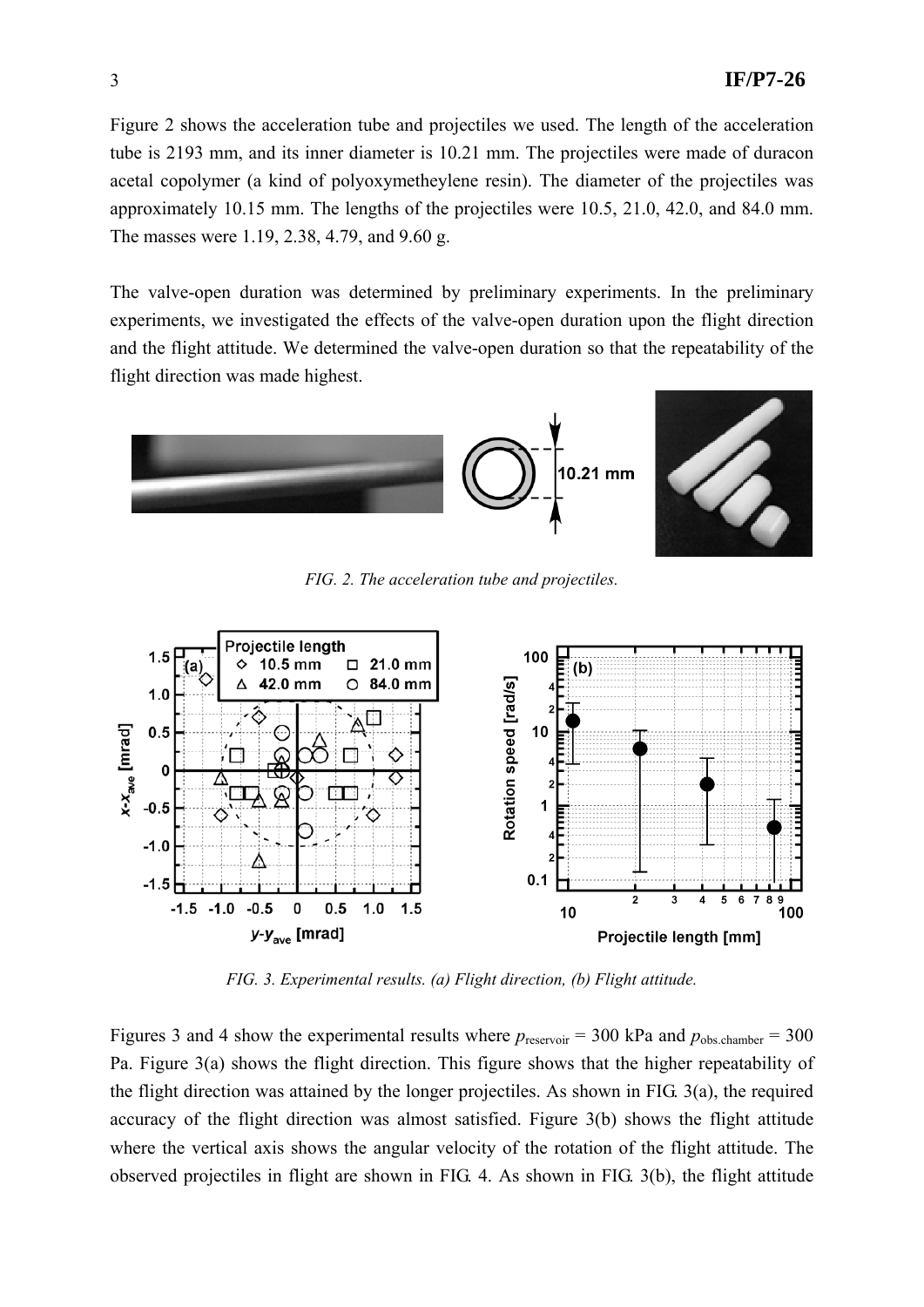was significantly improved by using longer projectiles. Typical flight speed of over 100 m/s and angular velocity of the tumbling of the flight attitude of 1 rad/s correspond to the inclination of the flight attitude of 1.7 deg., which almost satisfies the requirement.

From the experiments, it has been found that the projectile length is one of key parameters governing the performance of projectile shooting by a gas gun. Although the projectiles we used were rather long and heavy compared against IFE fuel capsules, the required accuracy of the IFE-target injector was almost fulfilled.



*FIG. 4. Projectiles in flight. Projectile lengths are (a) 10.5 mm, (b) 21.0 mm, (c) 42.0 mm, and (d) 84.0 mm.* 

# **3. Target Position Measurement and Focal Point Measurement by Arago spot**

The Arago spot, which is also known as the Poisson spot, appears at the central portion of the diffraction pattern formed in the geometrical shadow of a spherical object, as shown in FIG. 5.



*FIG. 5. Schematic diagram of construction of the Arago spot.* 

This is because the diffracted waves from the edge of a spherical object interfere constructively on the central axis. By means of divergent beam illumination, we can magnify the displacement of the Arago spot with respect to the actual displacement of the targe, which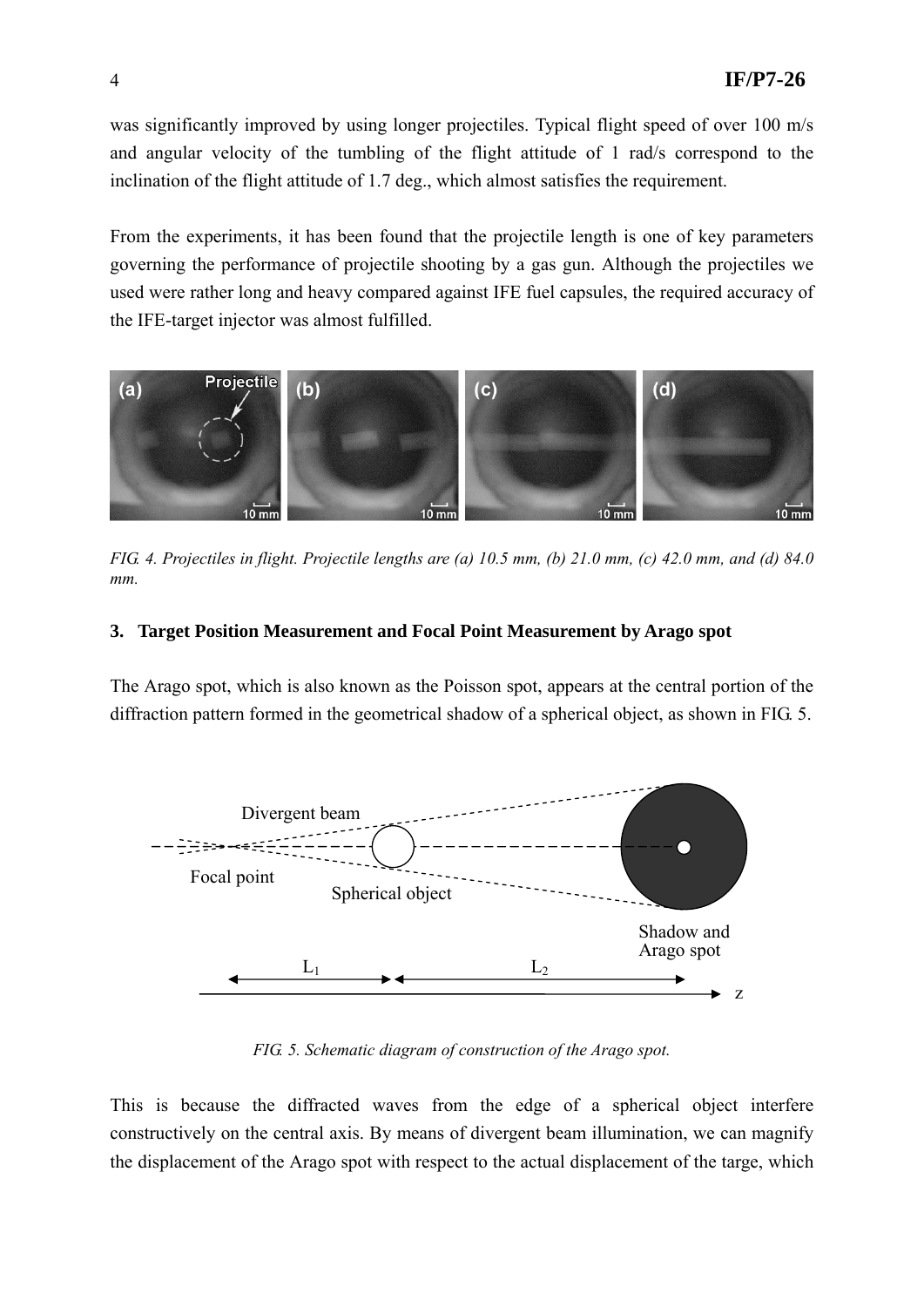enables us to measure the target position accurately [3][6]. The target shadow is magnified also, which enables us to detect the Arago spot in the shadow easily, while the Arago spot is not enlarged significantly. If the focal point is fixed and the spherical object moves, then the Arago spot moves. We assume that the laser focal point is fixed at (0, 0, 0). In this case, if the center of the spherical target moves to (*X*, *Y*, *L*1), then the Arago spot appears at (*kX*, *kY*,  $L_1+L_2$ ) where *k* is  $(L_1+L_2)/L_1$ . The position measurement method using a divergent He-Ne laser beam was demonstrated [3]. Table I shows a summary of the position measurement experiment for various distances  $L_1$  and  $L_2$ .

| $L_2(m)$ | $L_1(m)$ | $\boldsymbol{k}$ | Standard deviation $(\mu m)$ | Maximum deviation $(\mu m)$ |
|----------|----------|------------------|------------------------------|-----------------------------|
|          |          |                  |                              |                             |
| 2        | 0.11     | 19.2             | 0.10                         | 0.17                        |
|          | 0.70     | 3.86             | 0.20                         | 0.39                        |
| 5        | 0.11     | 46.5             | 0.06                         | 0.13                        |
|          | 0.58     | 9.62             | 0.19                         | $-0.42$                     |
| 10       | 0.10     | 101.0            | 0.08                         | 0.17                        |
|          | 0.40     | 26.0             | 0.13                         | 0.30                        |

TABLE I: SUMMARY OF POSITION MEASUREMENT EXPERIMENT.

Measurement accuracy lower than 0.2  $\mu$ m can be achieved for the case that the distance between the focal point and a 5-mm-diameter spherical target  $L_1$  is within the range from 0.11 to 0.7 m and the distance between the target and a CCD detector  $L_2$  is within the range from 2 to 10 m. Three-dimensional target position in flight can be obtained by two orthogonal divergent pulsed laser beams.

In practical IFE reactor system, reactor operation may cause thermal expansion, deformation of the reactor and the building, resulting in deviation of the laser focal point in the reactor. In the measurement of the target position by divergent beam and the Arago spot mentioned above, the deviation of the laser focal point induces the measurement error of the target position. The detection of the deviation of the laser focal point is important to measure and compensate the target position accurately. Moreover, it is important to steer and align all driver laser beams within the accuracy of lower than 20  $\mu$ m before the shot. The measurement method of detecting the laser focal point using a divergent beam and Arago spot is proposed [7]. The principle of the methods of detecting the focal point is similar to that of the sundial. If spherical object is fixed and focal point moves then the Arago spot moves. We assume that the laser focal point is set at (0, 0, -*L*1) initially and the center of the spherical object (not spherical target) is fixed outside the reactor at (0, 0, 0) and CCD detector is placed at the distance  $L_2$  from the center of the spherical object as shown in Fig. 1. In this case, if the Arago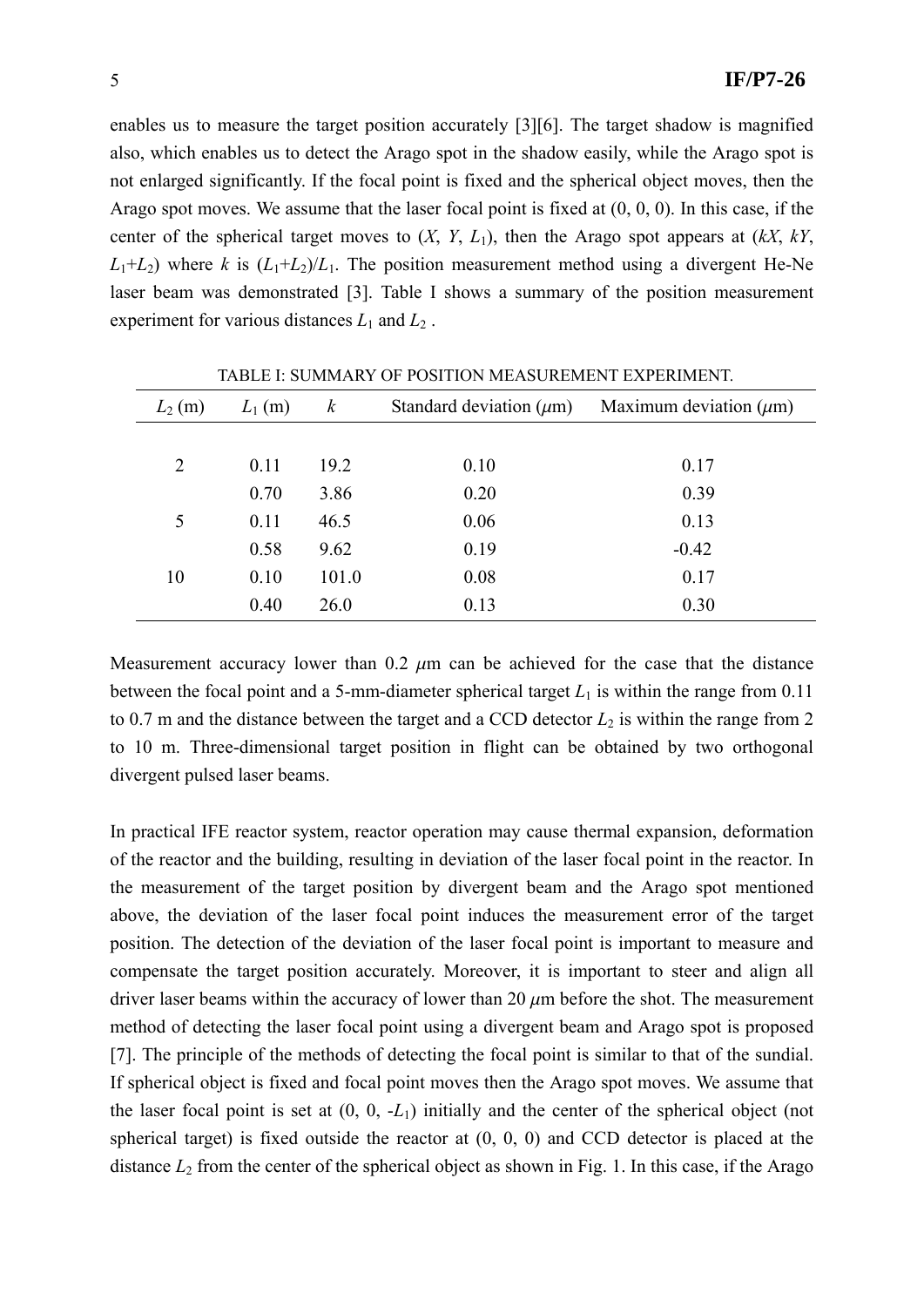spot appears at (*X*, *Y*, *L*2), then we can conclude that the laser focal point deviates to (-*kX*, -*kY*,  $-L_1$ ) where *k* is  $L_1/L_2$ .

#### **4. Magnetic Lens Target Trajectory Adjusting System**

This method uses the force of repulsion between the magnets and a Pb-coated, spherical, superconducting fuel target. The Pb layer on the fuel target cooled below 7.2 K becomes a superconductor. The magnets are symmetrically placed along the line (broken line in Fig. 2) between target injection point and the laser shot point as shown in FIG. 6. The deviation of the trajectory of the superconducting sphere at the magnetic lens *Δ*, results in a centering force, *F*, which adjusts the trajectory of the sphere. Centering force  $F$  is represented as the series of the odd powers of deviation as

$$
F = C_1 \Delta + C_3 \Delta^3 + O(\Delta^5) + \dots
$$
 (1),

where  $C_1$  and  $C_3$  are proportional constant. If deviation  $\Delta$  is small enough then the centering force *F* is primarily proportional to the deviation *Δ*, resulting in focusing the target trajectory to a fixed point as shown in FIG. 6. The focal length depends on parameters, such as mass, radius, speed of the target, separation, magnitude of the magnet.



*FIG. 6. Gas gun type target injection and trajectory adjusting system using magnetic lens.* 

#### **5. PZT-Actuator Driven Beam Steering Mirror**

The mechanical specification of beam steering mirror for IFE reactor should be a few meter and several hundred kilograms. Over 10 Hz repetition speed and around ten  $\mu$ rad steering angle are required at enough accuracy for laser irradiation on a injected target. Multi PZT-actuator array is one of candidates for that mechanical steering mirror. In order to design and develop it, fundamental characteristics were evaluated for single PZT-actuator driven mirror.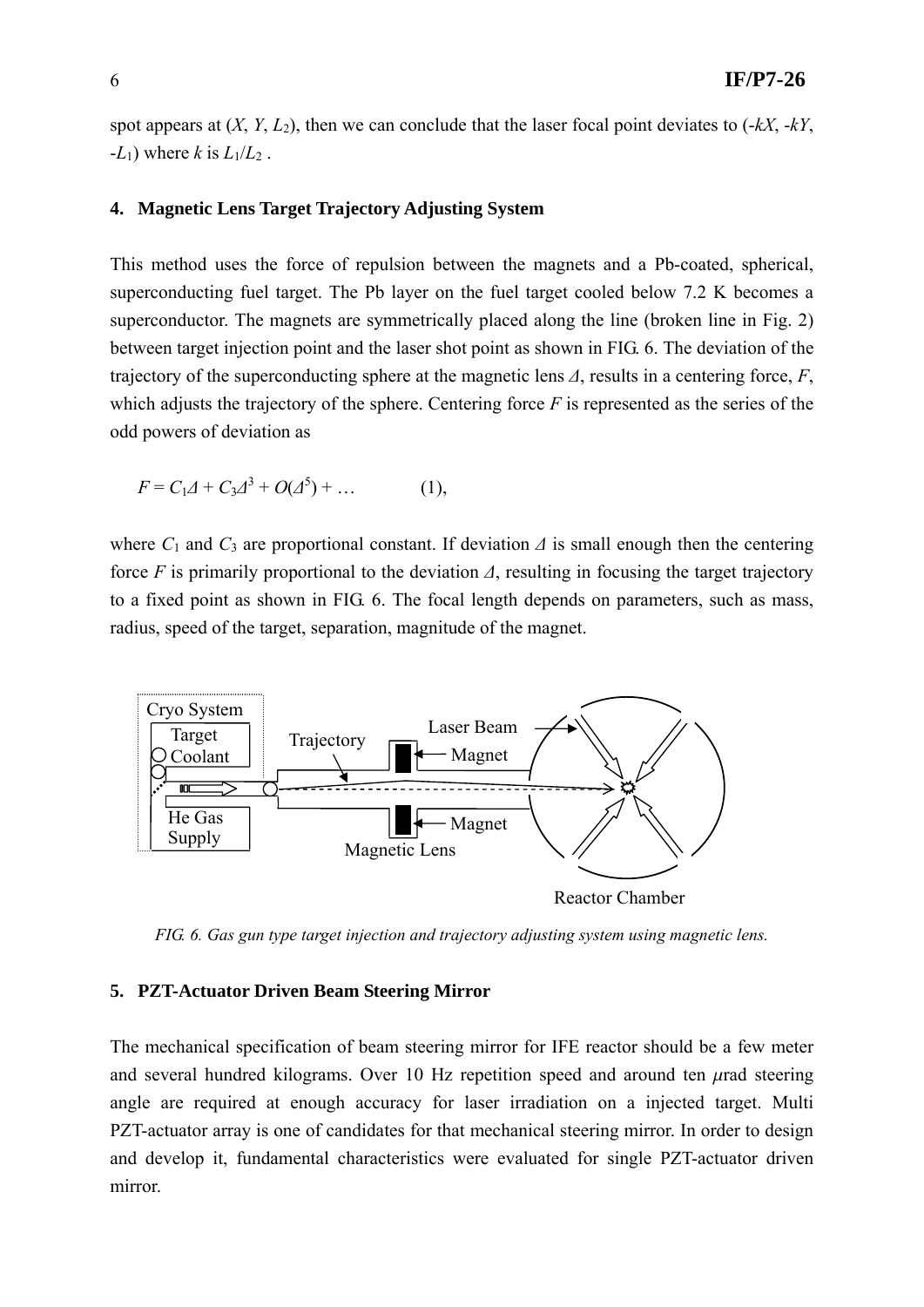The structure of the single PZT-actuator driven mirror is shown in FIG. 7(a). A small mirror is attached on a seesaw mechanism mount. The position / steered angle of reflected He-Ne laser beam is measured by the position sensitive device (Hamamatsu Photonics, S1880). The PZT-actuator (Japan Ceralock, PFT-1100) actuates the seesaw mechanism mount which inertial moment is  $0.1 \text{ kgm}^2$ . The time response of single PZT-actuator driven mirror is shown in FIG. 7(b) at the frequency of 100 Hz. The steered beam position is plotted with drive voltage. We can see some deviation in it and hysteresis in FIG. 7(c) which can be minimized by compensated drive signal. From the relation between the input signal to single PZT device and reflected laser beam from it, the frequency characteristic is plotted in FIG. 8. Its characteristics are basically determined as the classical second-order lag system with the response frequency of  $\sim$ 100 Hz for 0.1 kgm<sup>2</sup> inertia moment. The resonant frequency of the PZT-actuator gives small affects at around 60 Hz. These characteristics can be extrapolated for a multi PZT-actuators driven large-sized steering mirror and its controller.



(a) Design of PZT-actuator array driven mirror and single PZT-actuator one.



*FIG. 7. Single PZT driven mirror and typical charcteristics at 100Hz.*